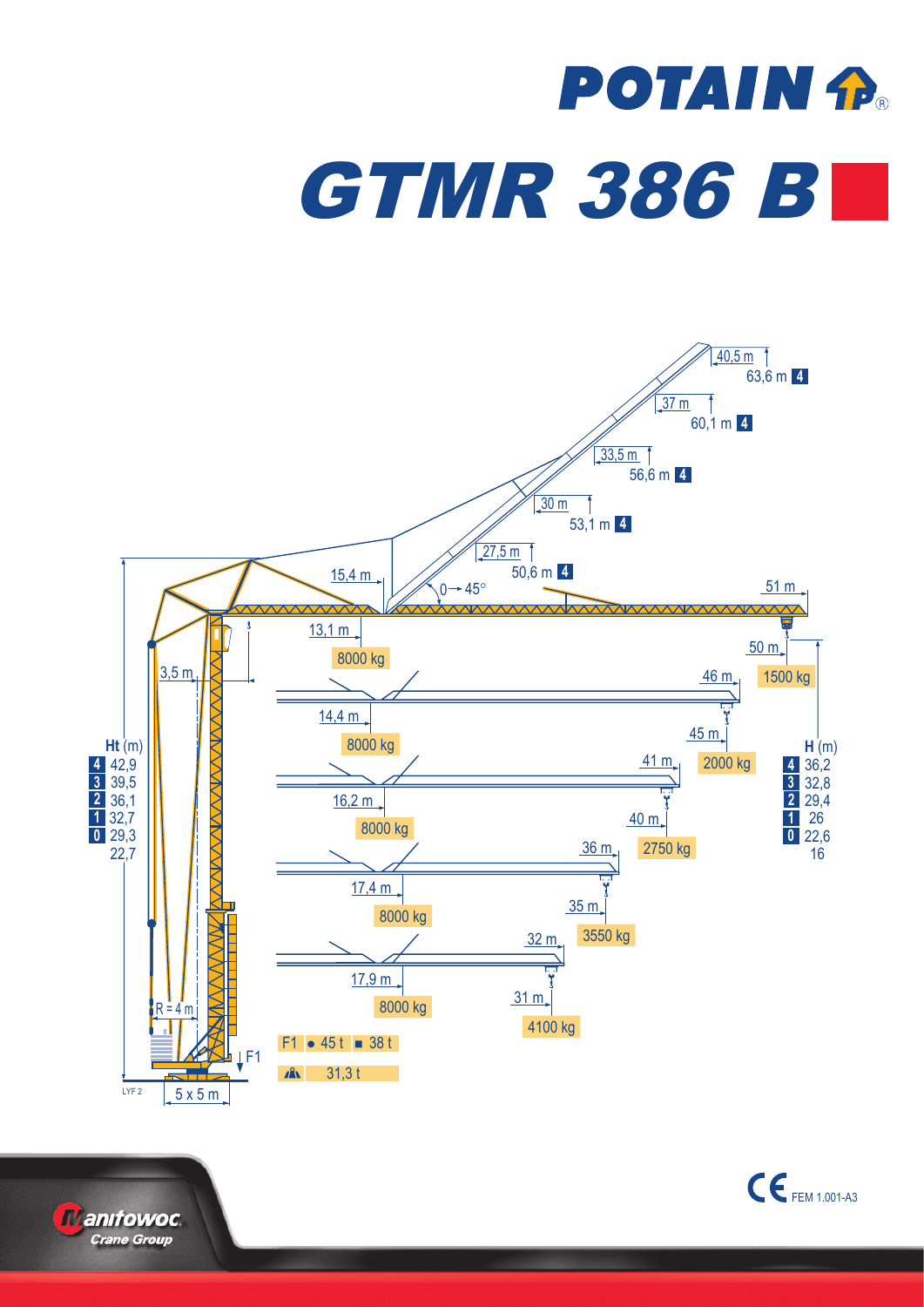



## **GTMR 386 B**

| <b>POTAIN A</b> |  |
|-----------------|--|
|-----------------|--|

| o po                                                                           | D.                                   | GB <sup></sup>                                                                                            | Œ                                                                                     |                      | $\mathsf{P}$                                                                                                                                                                                                                                                                             |
|--------------------------------------------------------------------------------|--------------------------------------|-----------------------------------------------------------------------------------------------------------|---------------------------------------------------------------------------------------|----------------------|------------------------------------------------------------------------------------------------------------------------------------------------------------------------------------------------------------------------------------------------------------------------------------------|
| courbes de charges                                                             | Lastkurven                           | diagrams                                                                                                  | cargas                                                                                |                      | cargas                                                                                                                                                                                                                                                                                   |
| Réactions en service                                                           |                                      | Reactions in service                                                                                      | Reacciones en servicio                                                                | Reazioni in servizio | Reacções em serviço                                                                                                                                                                                                                                                                      |
| Réactions hors service                                                         |                                      |                                                                                                           |                                                                                       |                      | Reacções fora de serviço                                                                                                                                                                                                                                                                 |
| A vide sans lest (ni train de<br>transport) avec flèche et<br>hauteur maximum. | Transportachse), mit<br>Maximalhöhe. | Without load, ballast (or<br>transport axles), with<br>maximum jib and maximum<br>height.                 | Sin carga, sin lastre, (ni tren<br>máxima.                                            | massima.             | Sem carga (nem trem de<br>transporte)- sem lastro com<br>lança e altura máximas.                                                                                                                                                                                                         |
|                                                                                | Chariot distributeur et              | Verfahrbare Laufkatze und<br>Reaktionskräfte in Betrieb<br>Ohne Last, Ballast (und<br>Maximalausleger und | Traversing trolley and load<br>Reaktionskräfte außer Betrieb Reactions out of service |                      | Carro distribuidor y curvas de Carrellino distributore e curve Carro distribuidor e curva de<br>di carico<br>Reacciones fuera de servicio Reazioni fuori servizio<br>A vuoto, senza zavorra (ne<br>de transporte), flecha y altura assali di trasporto) con<br>braccio massimo e altezza |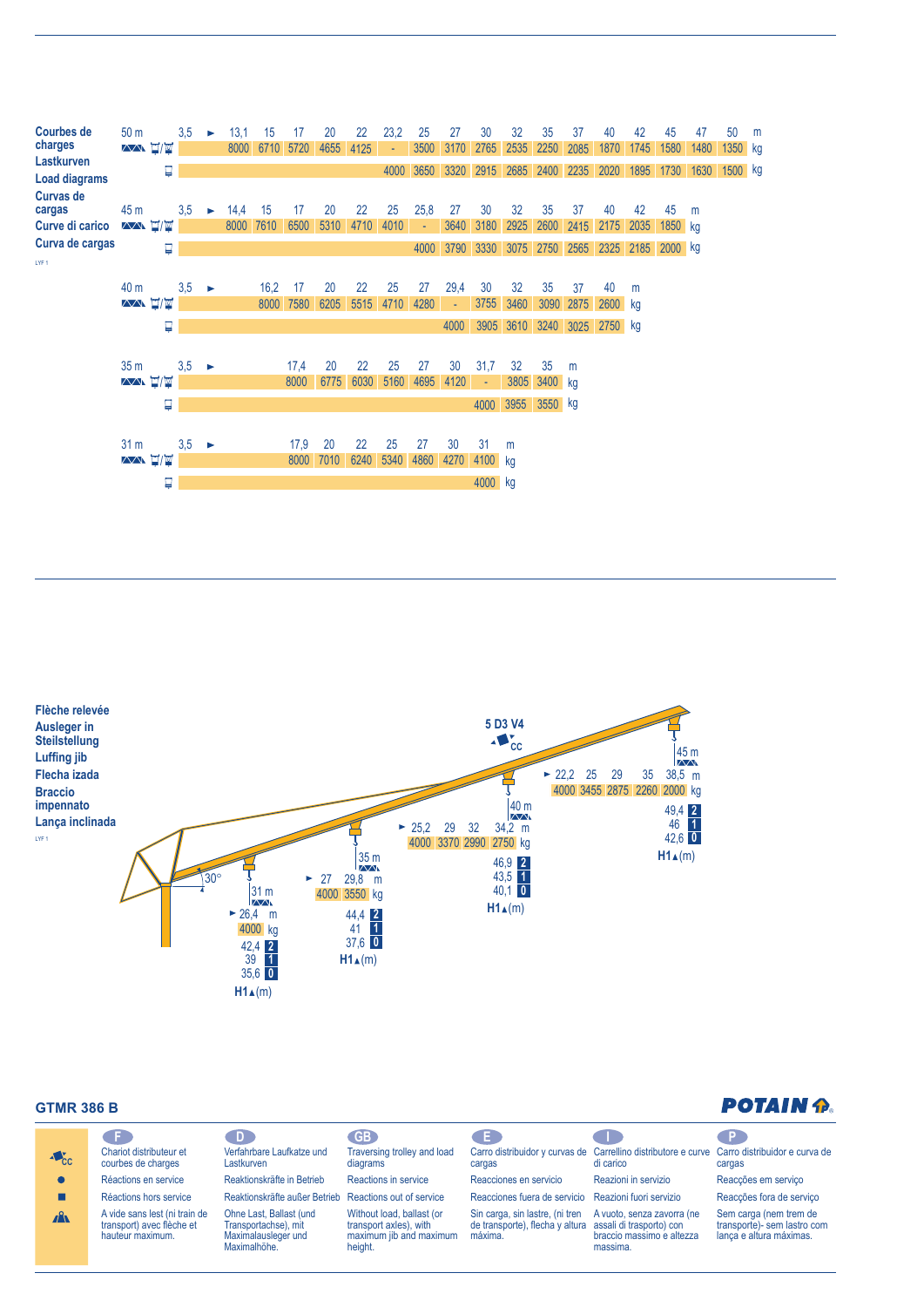| <b>Mécanismes</b><br><b>Antriebe</b>   |                                     |                 |                     |                             | $\overline{\mathtt{w}}$ |               | $ch - PS$ | kW   |              |              |    |
|----------------------------------------|-------------------------------------|-----------------|---------------------|-----------------------------|-------------------------|---------------|-----------|------|--------------|--------------|----|
| <b>Mechanisms</b>                      |                                     |                 |                     | <b>A.</b>                   |                         | $\star$       | A.        |      | 及            | hp           |    |
| <b>Mecanismos</b>                      | ▲<br>$\overline{\mathbf{v}}$        | 33 PC 20        | m/min               | 5,4                         | 30                      | 60            | 2,7       | 15   | 30           | 33           | 24 |
| <b>Meccanismi</b><br><b>Mecanismos</b> |                                     |                 | <b>kg</b>           | 4000                        | 4000                    | 2000          | 8000      | 8000 | 4000         |              |    |
| LYF <sub>2</sub>                       |                                     | 33 LVF 20       | m/min               | 5.4                         | 31                      | 62            | 2,7       | 15,5 | 31           | 33<br>24     |    |
|                                        |                                     |                 | kg                  | 4000                        | 4000                    | 2000          | 8000      | 8000 | 4000         |              |    |
|                                        | ◂▮▸                                 | 5 D3 V4         | m/min               | $15 - 30 - 58$              |                         |               |           |      | 5,5          | 4            |    |
|                                        | $\bigodot$                          | <b>RCV 62</b>   | tr/min U/min<br>rpm | $0 \rightarrow 0.8$         |                         |               |           |      | 8            | 5,9          |    |
|                                        | <b>THEFT</b><br>ES-<br>$R \geq 8$ m | $H \leq 32,8$ m | m/min               | 25                          |                         |               |           |      | $2 \times 4$ | $2 \times 3$ |    |
|                                        | <b>CEI 38</b>                       |                 |                     | <b>kVA</b><br><b>IEC 38</b> |                         |               |           |      |              |              |    |
|                                        | 400 V (+6% -10%) 50 Hz              |                 |                     |                             |                         | <b>50 kVA</b> |           |      |              |              |    |



## **GTMR 386 B**

| <b>GTMR 386 B</b> | <b>POTAIN P.</b>    |            |                   |                     |                     |              |
|-------------------|---------------------|------------|-------------------|---------------------|---------------------|--------------|
|                   | a s                 | D.         | <b>GB</b>         | . E .               |                     | l Pi         |
|                   | Levage              | Heben      | Hoisting          | Elevación           | Sollevamento        | Elevação     |
| <b>SIL</b>        | <b>Distribution</b> | Katzfahren | <b>Trolleying</b> | <b>Distribución</b> | <b>Ditribuzione</b> | Distribuição |
| $\bigodot$        | <b>Orientation</b>  | Schwenken  | Slewing           | Orientación         | Rotazione           | Rotação      |
| <b>+0+</b>        | <b>Translation</b>  | Kranfahren | <b>Travelling</b> | <b>Traslación</b>   | <b>Traslazione</b>  | Translação   |